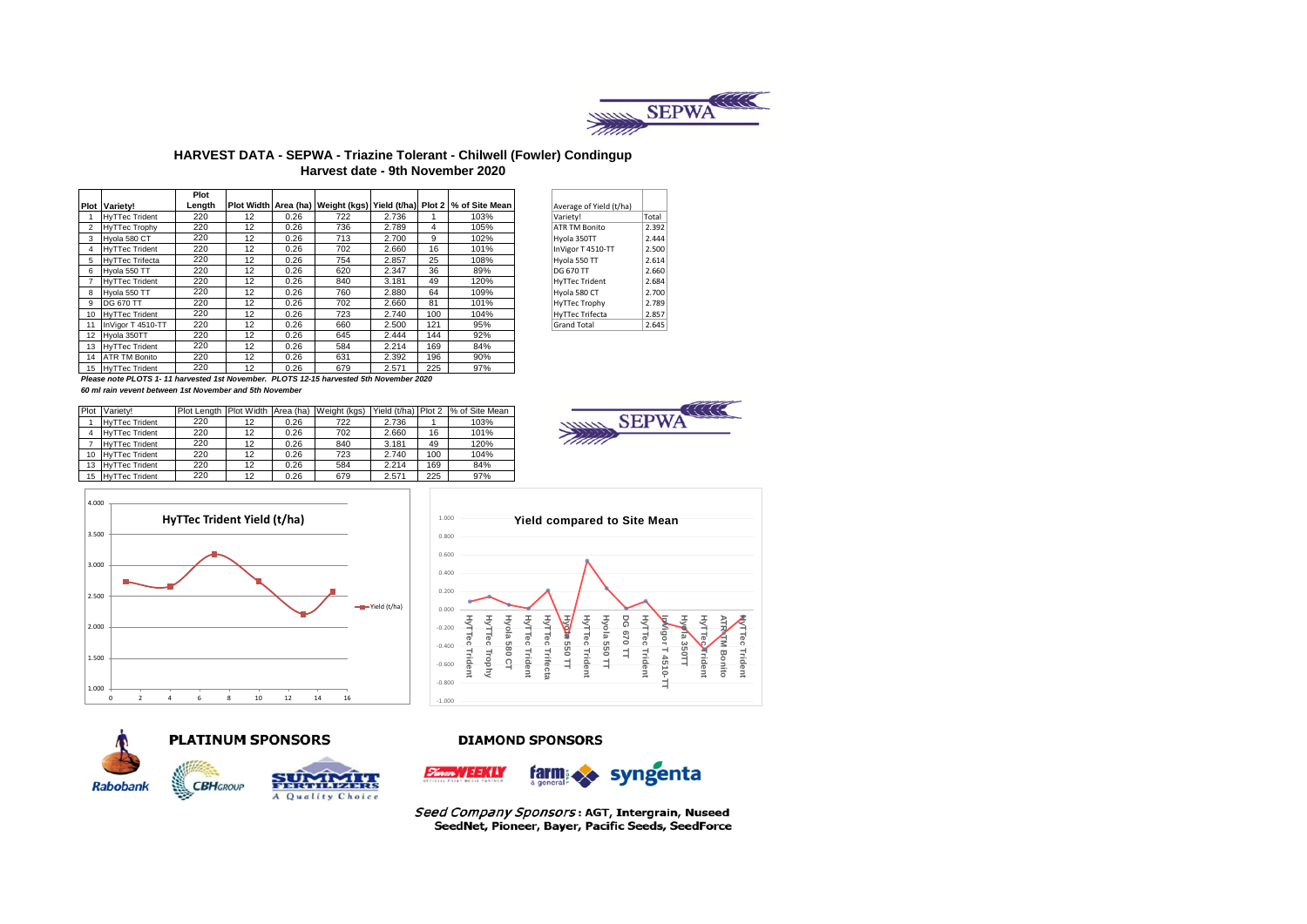



| Plot           | Variety!               | Yield (t/ha) | % of Site<br>Mean |
|----------------|------------------------|--------------|-------------------|
| 1              | <b>HyTTec Trident</b>  | 2.736        | 103%              |
| $\overline{2}$ | <b>HyTTec Trophy</b>   | 2.789        | 105%              |
| 3              | Hyola 580 CT           | 2.700        | 102%              |
| 4              | <b>HyTTec Trident</b>  | 2.660        | 101%              |
| 5              | <b>HyTTec Trifecta</b> | 2.857        | 108%              |
| 6              | Hyola 550 TT           | 2.347        | 89%               |
| 7              | <b>HvTTec Trident</b>  | 3.181        | 120%              |
| 8              | Hvola 550 TT           | 2.880        | 109%              |
| 9              | <b>DG 670 TT</b>       | 2.660        | 101%              |
| 10             | <b>HvTTec Trident</b>  | 2.740        | 104%              |
| 11             | InVigor T 4510-TT      | 2.500        | 95%               |
| 12             | Hvola 350TT            | 2.444        | 92%               |
| 13             | <b>HvTTec Trident</b>  | 2.214        | 84%               |
| 14             | <b>ATR TM Bonito</b>   | 2.392        | 90%               |
| 15             | <b>HyTTec Trident</b>  | 2.571        | 97%               |

*Please note PLOTS 1- 11 harvested 1st November. PLOTS 12-15 harvested 5th November 2020 60 ml rain vevent between 1st November and 5th November*

**Soil Description: Date Sown: Harvest Date: Seeding Rate:**

| Sandy Loam over Clay     | Site Mean (t/ha)                | 2.645 |
|--------------------------|---------------------------------|-------|
| Wednesday, 22 April 2020 | Probability                     | 0.964 |
| Sunday, 1 November 2020  | Least significant difference 5% | 0.856 |
| 2 kg/ha                  | $CV \%$                         | 12.2  |

#### **Plot Dimensions**

220 12 2640 3.79 **Length (m) Width (m) Area (m2) Conversion Factor**





**CBH**GROUP



### **DIAMOND SPONSORS**



Seed Company Sponsors: AGT, Intergrain, Nuseed SeedNet, Pioneer, Bayer, Pacific Seeds, SeedForce